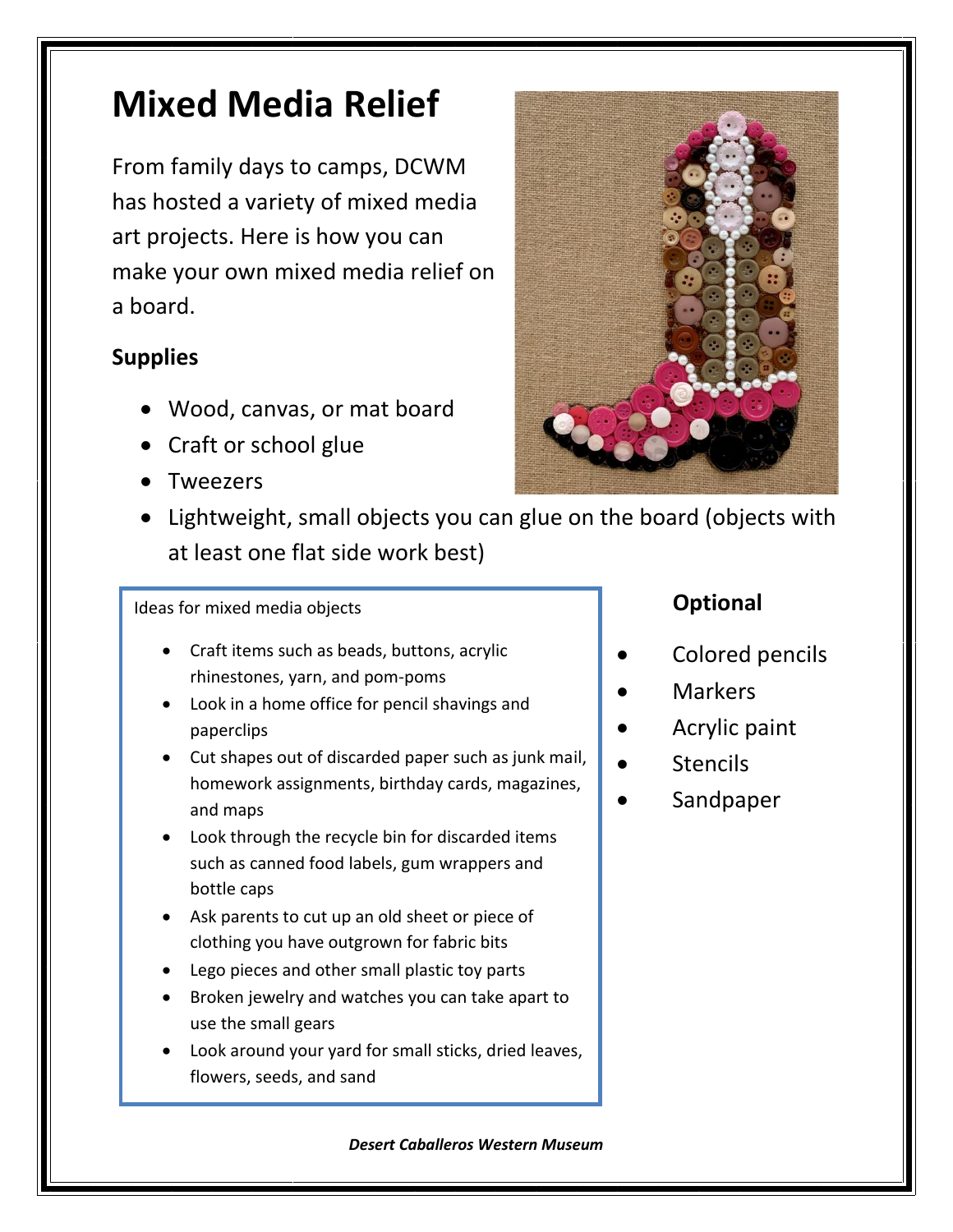## **Mixed Media Relief**

**Step 1:** Select a board for your project. If you selected wood and the surface has a hard coating, for example a polyurethane finish, lightly sand the surface so the glue will adhere.

**Step 2:** Draw an outline of a shape. You can use a stencil for this step.

**Step 3:** Begin to plan your masterpiece by laying out the items within the shape.



**Step 4:** Once you have determined your final design, begin gluing down each object.



Tips for working with glue

- Read the label and follow the instructions regarding dry time and safety precautions.
- Use tweezers for small objects.
- Keep hands and utensils clean to avoid the object sticking to you instead of the board.

**Step 5:** After everything is in place, allow it to dry completely. Resist the temptation to touch it!

*Desert Caballeros Western Museum*